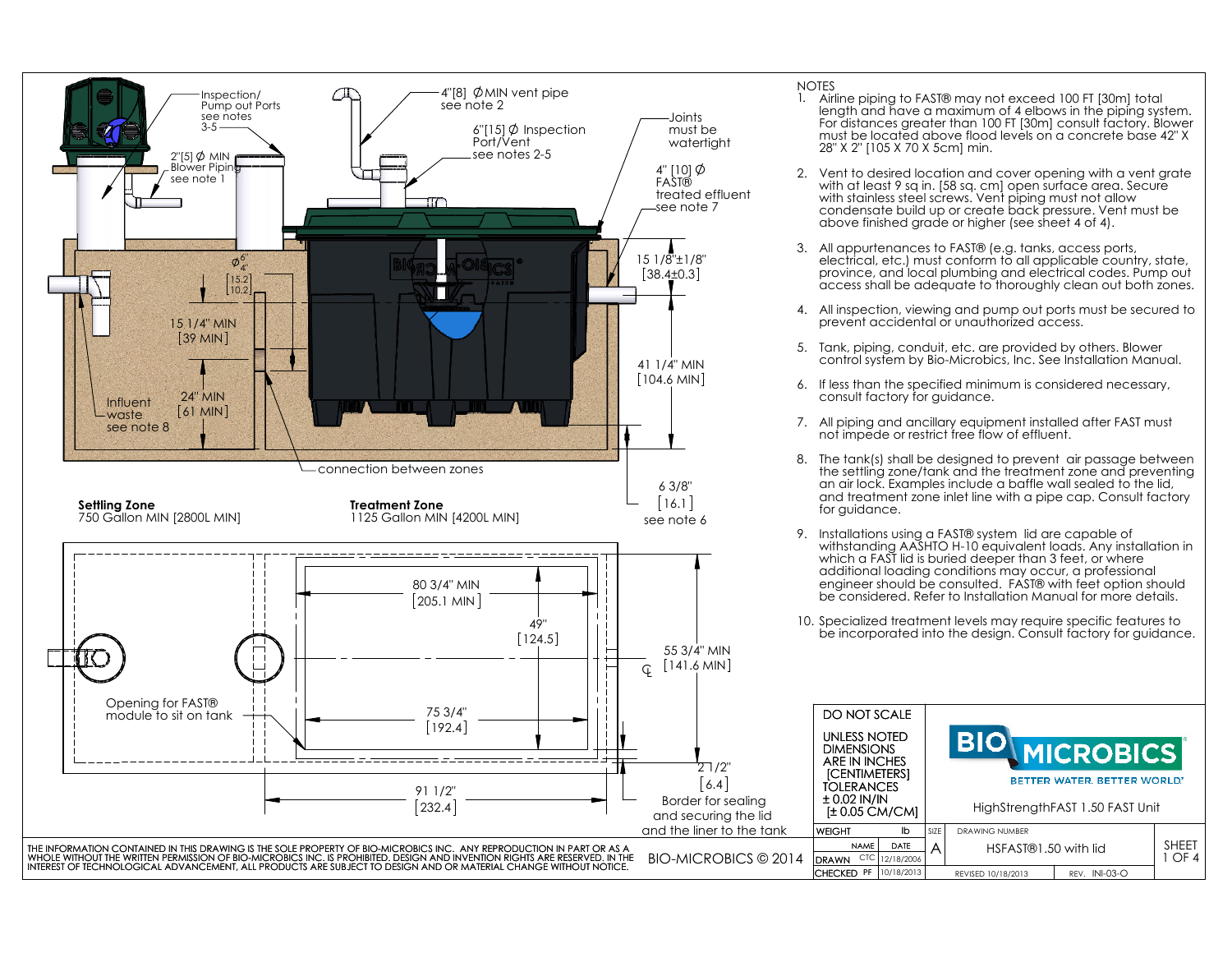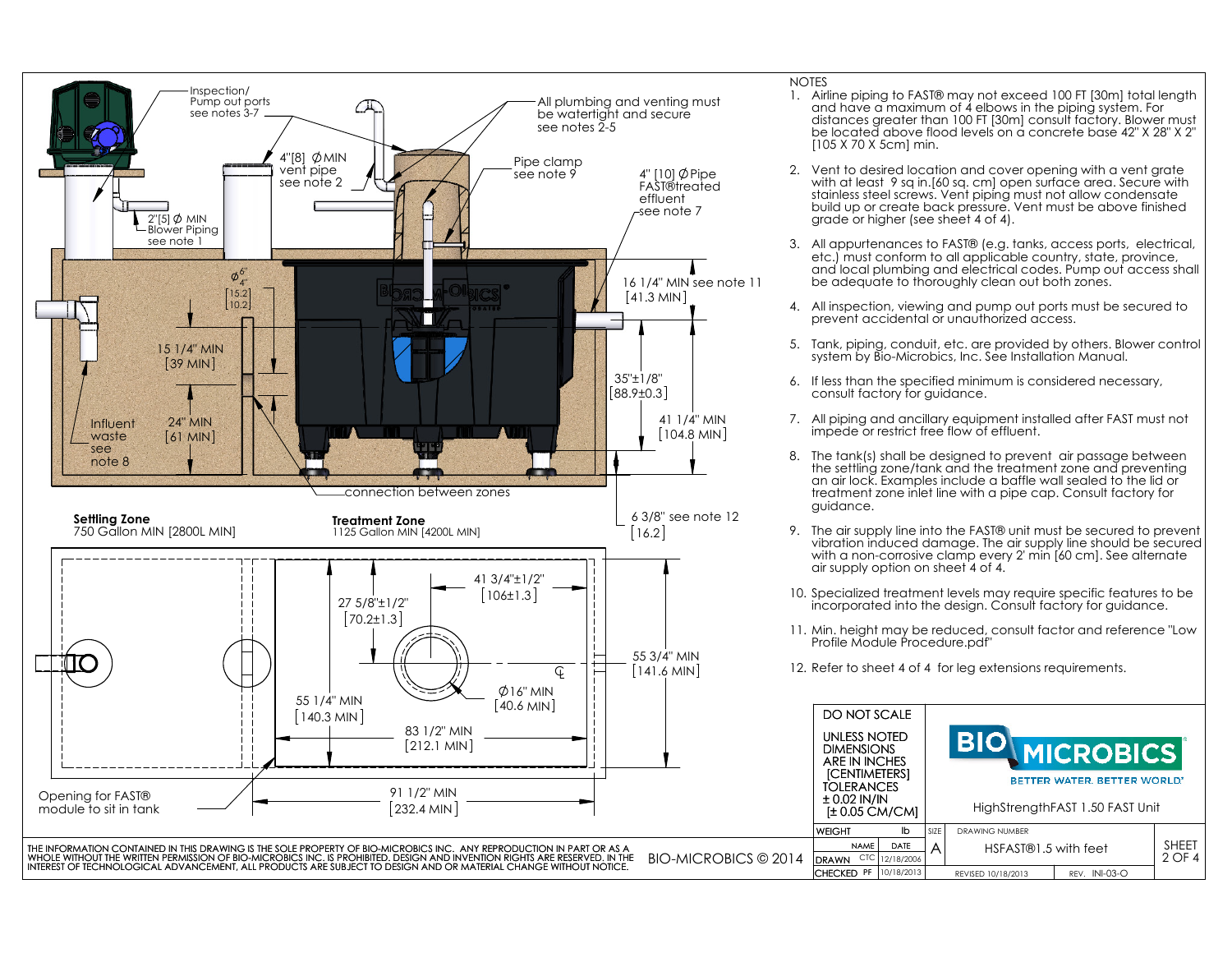#### 1. GENERAL

# 2. OPERATING CONDITIONS

# 3. MEDIA

# 4. BLOWER

## 5. REMOTE MOUNTED BLOWER

# 6. ELECTRICAL

# 7. CONTROLS

## 8. INSTALLATION AND OPERATING INSTRUCTIONS

## 9. FLOW AND DOSING

## 10.WARRANTY

| INTEREST OF TECHNOLOGICAL ADVANCEMENT, ALL PRODUCTS ARE SUBJECT TO DESIGN AND OR MATERIAL CHANGE WITHOUT NOTICE.                                                                                                                                                                                                                                                                                                                                                                                                                                |  | CHFCKFD PF 10/18/2013                                                    |           | REVISED 10/18/2013<br>REV.                          |                        |
|-------------------------------------------------------------------------------------------------------------------------------------------------------------------------------------------------------------------------------------------------------------------------------------------------------------------------------------------------------------------------------------------------------------------------------------------------------------------------------------------------------------------------------------------------|--|--------------------------------------------------------------------------|-----------|-----------------------------------------------------|------------------------|
| HE INFORMATION CONTAINED IN THIS DRAWING IS THE SOLE PROPERTY OF BIO-MICROBICS INC. ANY REPRODUCTION IN PART OR AS A<br>WHOLE WITHOUT THE WRITTEN PERMISSION OF BIO-MICROBICS INC. IS PROHIBITED. DESIGN AND INVENTION RIGHTS ARE RESERVED. IN THE<br>BIO-MICROBICS © 2014                                                                                                                                                                                                                                                                      |  | <b>WEIGHT</b><br>Ib<br><b>NAME</b><br>DATE<br><b>DRAWN</b><br>12/18/2006 | SIZE<br>A | <b>DRAWING NUMBER</b><br>HSFAST®1.50 Specifications | <b>SHEET</b><br>3 OF 4 |
|                                                                                                                                                                                                                                                                                                                                                                                                                                                                                                                                                 |  | $± 0.02$ IN/IN<br>$\pm$ 0.05 CM/CM]                                      |           | HighStrengthFAST 1.50 FAST Unit                     |                        |
| NO REPRESENTATIVE OR PERSON IS AUTHORIZED TO GIVE ANY OTHER WARRANTY OR TO ASSUME FOR BIO-MICROBICS, INC., ANY<br>OTHER LIABILITY IN CONNECTION WITH THE SALE OF ITS PRODUCTS. Contact your local distributor for parts and service.                                                                                                                                                                                                                                                                                                            |  | <b>ICENTIMETERSI</b><br><b>TOLERANCES</b>                                |           | BETTER WATER, BETTER WORLD.                         |                        |
| THIS WARRANTY IS IN LIEU OF ALL OTHER WARRANTIES EXPRESS OR IMPLIED. BIO-MICROBICS SPECIFICALLY DISCLAIMS ANY IMPLIED<br>WARRANTY OF MERCHANTABILITY OR FITNESS FOR A PARTICULAR PURPOSE.                                                                                                                                                                                                                                                                                                                                                       |  | <b>DIMENSIONS</b><br>ARE IN INCHES                                       |           |                                                     |                        |
| This warranty applies only to the treatment plant and does not include any of the structure wiring, plumbing, drainage, septic tank or disposal system. Bio-Microbics, Inc.<br>reserves the right to revise, change or modify the<br>to make such changes or modifications in present equipment. Bio-Microbics, Inc. is not responsible for consequential or incidental damages of any nature resulting from<br>such things as, but not limited to, defect in design, material, or workmanship, or delays in delivery, replacements or repairs. |  | DO NOT SCALE<br><b>UNLESS NOTED</b>                                      |           |                                                     |                        |
| During the warranty period, if any part is defective or fails to perform as specified when operating at design conditions, and if the equipment has been installed and is being operated and maintained in accordance with the<br>filters or bulbs shall be borne by the owner. This warranty does not cover general system misuse, aerator components which have been damaged by flooding or any components that have been disassembled by unauthorized persons                                                                                |  |                                                                          |           |                                                     |                        |
| 10.WARRANTY<br>Bio-Microbics, Inc. warrants all new commercial FAST ® models (HighStrengthFAST® 1.0, 1.5, 3.0, 4.5 and 9.0) against defects in materials and workmanship for a period of one year after installation or eighteen months from<br>occurs first. All are subject to the following terms and conditions below:                                                                                                                                                                                                                      |  |                                                                          |           |                                                     |                        |
| 9. FLOW AND DOSING<br>FAST systems have been successfully designed, tested and certified receiving gravity, demand-based influent flow. When influent flow is controlled by pump or other means to help with<br>highly variable flow conditions, then multiple dosing events should be used to maximize performance.                                                                                                                                                                                                                            |  |                                                                          |           |                                                     |                        |
| 8. INSTALLATION AND OPERATING INSTRUCTIONS<br>All work must be done in accordance with local codes and regulations. Installation of the FAST 1.5 shall be done in accordance with the written instructions provided by the manufacturer.<br>Manuals shall be furnished, which will include a description of system installation, operation, and maintenance procedures.                                                                                                                                                                         |  |                                                                          |           |                                                     |                        |
| 7. CONTROLS<br>The control panel provides power to the blower with an alarm system consisting of a visual and audible alarm capable of signaling blower circuit failure and high water conditions. The<br>control panel is equipped with SFR® (Sequencing Fixed Reactor) timed control feature. A manual silence button is included.                                                                                                                                                                                                            |  |                                                                          |           |                                                     |                        |
| 6. ELECTRICAL<br>The electrical source should be within 150 feet [45 meters] of the blower, consult local codes for longer wiring distances. All wiring must conform to all applicable codes(IEC, NEC, etc.).<br>Wiring distances must prevent sig<br>phase are also available. Actual power consumption varies with site conditions. All conduit and wiring shall be supplied by contractor.                                                                                                                                                   |  |                                                                          |           |                                                     |                        |
| 5. REMOTE MOUNTED BLOWER<br>The blower must not set in standing water and its elevation must be higher than the normal flood level. A two-piece, rectangular housing shall be provided. The discharge air line from the<br>blower to the MicroFAST System, shall be provided and installed by the contractor.                                                                                                                                                                                                                                   |  |                                                                          |           |                                                     |                        |
| 4. BLOWER<br>The HighStrengthFAST 1.50 unit shall come equipped with a regenerative type blower capable of delivering 20-45 CFM [38-85 m3/hr] The blower assembly shall include an inlet filter with<br>metal filter element.                                                                                                                                                                                                                                                                                                                   |  |                                                                          |           |                                                     |                        |
| 3. MEDIA<br>The FAST media shall be manufactured of rigid PVC, polyethylene, or polypropylene and it shall be supported by the polyethylene insert. The media shall be fixed in position and contain no<br>moving or wearing parts and shall not corrode. The media shall be designed and installed to ensure that sloughed solids descend through the media to the bottom of the septic tank.                                                                                                                                                  |  |                                                                          |           |                                                     |                        |
| 2. OPERATING CONDITIONS<br>The HighStrengthFAST 1.50 treatment system shall be capable of treating the wastewater produced by non-residential or commercial facilities provided the waste contains nothing that will<br>interfere with biological treatment. The FAST system is a biological treatment system not meant for non-biodegradable or industrial wastewater. Consult factory for proper sizing and usage.                                                                                                                            |  |                                                                          |           |                                                     |                        |
| The principal items of equipment shall include FAST® system insert, leg extensions, or lid, blower assembly, blower controls and alarms. All other items will be provided by others.<br>The HighstrengthFAST 1.50 unit shall be situated within a 1125 gallon [42001] minimum compartment as shown on the drawings. Suggested maximum settling zone is (1)X the daily flow. Tank<br>must provide adequate pump out access<br>and FAST system suppliers as well as the installation of the FAST unit, and delivery to the job site.              |  |                                                                          |           |                                                     |                        |
| Specifications for HighStrengthFAST 1.50 Wastewater Treatment System<br>1. GENERAL<br>The contractor shall furnish and install (1) HighStrengthFAST®1.50 treatment system as manufactured by Bio-Microbics, Inc. The treatment system shall be complete with all needed<br>equipment as shown on the drawings and specified herein.                                                                                                                                                                                                             |  |                                                                          |           |                                                     |                        |